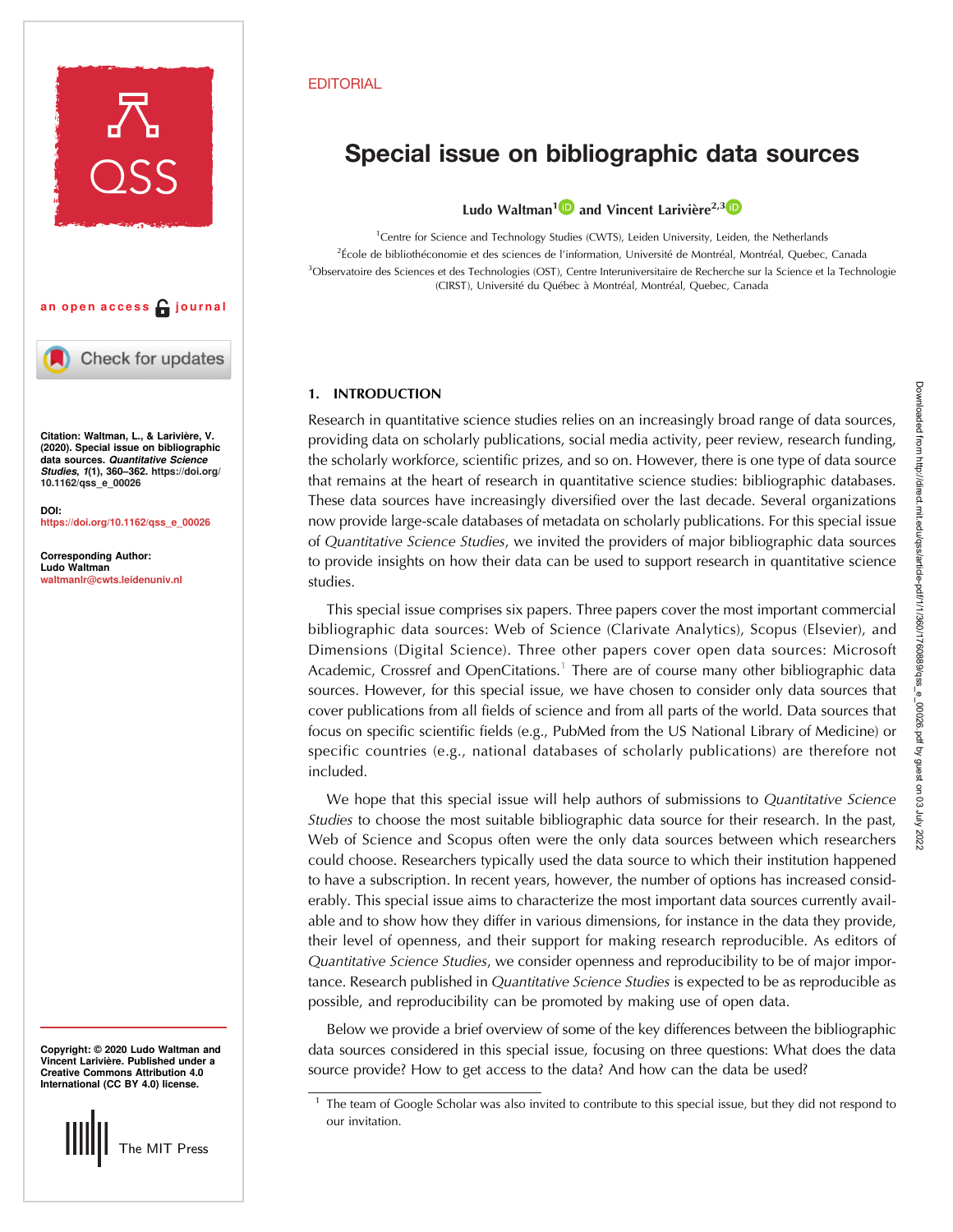#### 2. WHAT DOES THE DATA SOURCE PROVIDE?

Web of Science and Scopus are selective data sources. Both the Web of Science Core Collection and Scopus aim to cover only content that meets certain standards. These data sources for instance try to make sure they do not cover journals that adopt questionable publication practices ('predatory journals'). In the case of Scopus, content selection is carried out by an external Content Selection and Advisory Board consisting of independent researchers.

Rather than being selective, the other data sources aim to be comprehensive. Microsoft Academic obtains most of its data by crawling the Web, although it also makes use of data provided by publishers. Microsoft decides which content retrieved from the Web is considered to be of a scholarly nature and deserves to be included in Microsoft Academic. Data curation is performed using artificial intelligence techniques. Human intervention is minimized as much as possible. Crossref obtains its data from publishers that work with Crossref to obtain digital object identifiers (DOIs) for their content. Publishers decide whether they want to work with Crossref and what data they want to make available through Crossref. Dimensions builds on data from sources such as Crossref and PubMed, and complements this data with data received from publishers. Finally, OpenCitations also obtains its data from other sources, such as Crossref and PubMed Central. It does not receive data from publishers. In addition to other formats, OpenCitations makes its data available in RDF format as linked open data, using semantic web technologies.

#### 3. HOW TO GET ACCESS TO THE DATA?

Access to Web of Science and Scopus normally requires a payment. Dimensions has a free and a paid version. The paid version offers additional features not available in the free version. It for instance provides access to data that is not accessible in the free version. For research purposes, it is possible to apply for no-cost access to the full version of Dimensions, including access through an API. Likewise, Elsevier's International Center for the Study of Research plans to create a 'virtual laboratory' that provides free access to Scopus data for research purposes. While Dimensions data has already been made available for bibliometric research, the details of Elsevier's plan are not yet clear at the moment.

Microsoft Academic, Crossref, and OpenCitations make all their data openly available. Microsoft Academic can be queried through an API. Up to a certain limit, this API can be used free of charge. Crossref and OpenCitations can also be queried through APIs. Their APIs can be freely used without any limit. Crossref also offers a paid service called Metadata Plus, which provides improved API access and the possibility to download a snapshot of the full Crossref database. A snapshot of the full Microsoft Academic database can be downloaded through Microsoft's Azure platform. A small fee may be required to cover the costs associated with the use of this platform. OpenCitations also releases snapshots of its databases. These snapshots can be freely downloaded.

#### 4. HOW CAN THE DATA BE USED?

All data sources allow their data to be used for research purposes. For some of the data sources, in particular Web of Science and Dimensions, the providers ask researchers that use their data to share their results and to report problems identified in the data.

Ideally, bibliographic data used in research projects is made openly available. The commercial data sources (Web of Science, Scopus, and Dimensions) do not allow their data to be made openly available. They impose restrictions on the sharing or redistribution of their data.